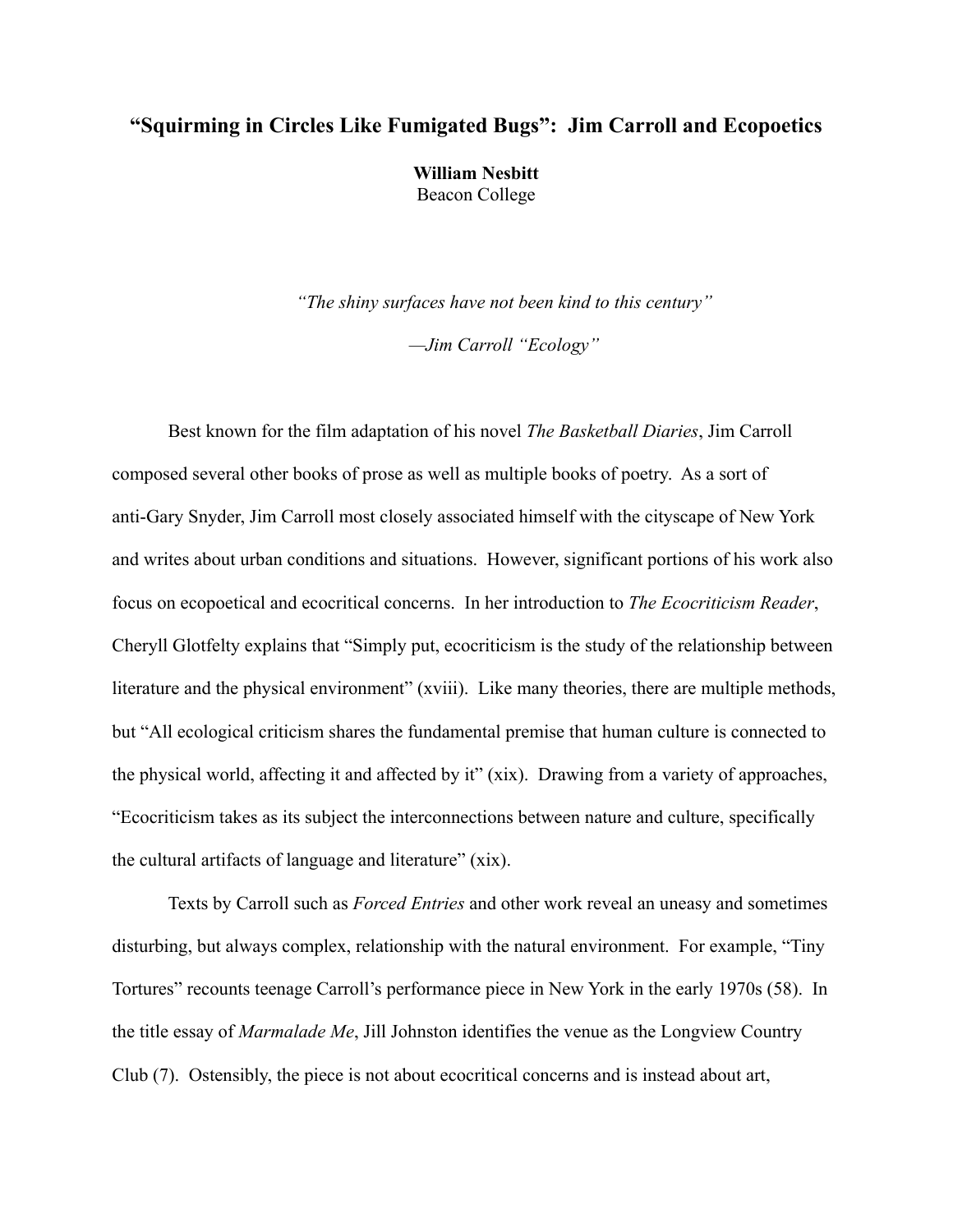performance, poetry, audience reception, and critical (mis)interpretation. Carroll complains about poems "butchered en route from the poet's mouth," "the words dropping in front onto the liturgical red carpet, squirming in circles like fumigated bugs," (the image of the bugs providing foreshadowing, prolepsis, and connective tissue to the later events of the narrative) (Carroll 58). He summarizes that he is "pretty much held captive, a prisoner of mumblings, poor phrasing" (59).

Explaining the context of the event, Carroll writes that "lately, they've also been inviting these 'performance artists' to do their acts. This is just another name for the same folks who did 'Happenings' in the sixties," which he later identifies as "Conceptual" art (59, 63). Carroll explains that he tried this once and "the event called for about twenty painters, musicians and artists to each do a 'piece' no longer than three minutes" (60). On the morning of the event, Carroll wakes up disheveled and disordered from the preceding night. Unprepared for his appearance, Carroll brainstorms. While wiping vomit from his chin, he recounts that he "saw the answer: "a hearty-sized cockroach, trying in vain to scale the slick sides of the tub" (60). Carroll now has the foundation for his performance piece, which, in essence, will be a captive animal performance.

Here we note Carroll creating a tension between instrumental and intrinsic value. Greg Garrard defines instrumental value as "possessing value only in relation to human interests" (207). "Usually," the interest—we might even say, ironically, the *nature* of the interest—is "narrowly economic" as it often is in animal performance. However, economics do not seem to play a part in Carroll's interest as the currency circulating in his world is aesthetic capital based on somewhat arbitrary notions of artistic legitimacy and validity. Garrard defines intrinsic value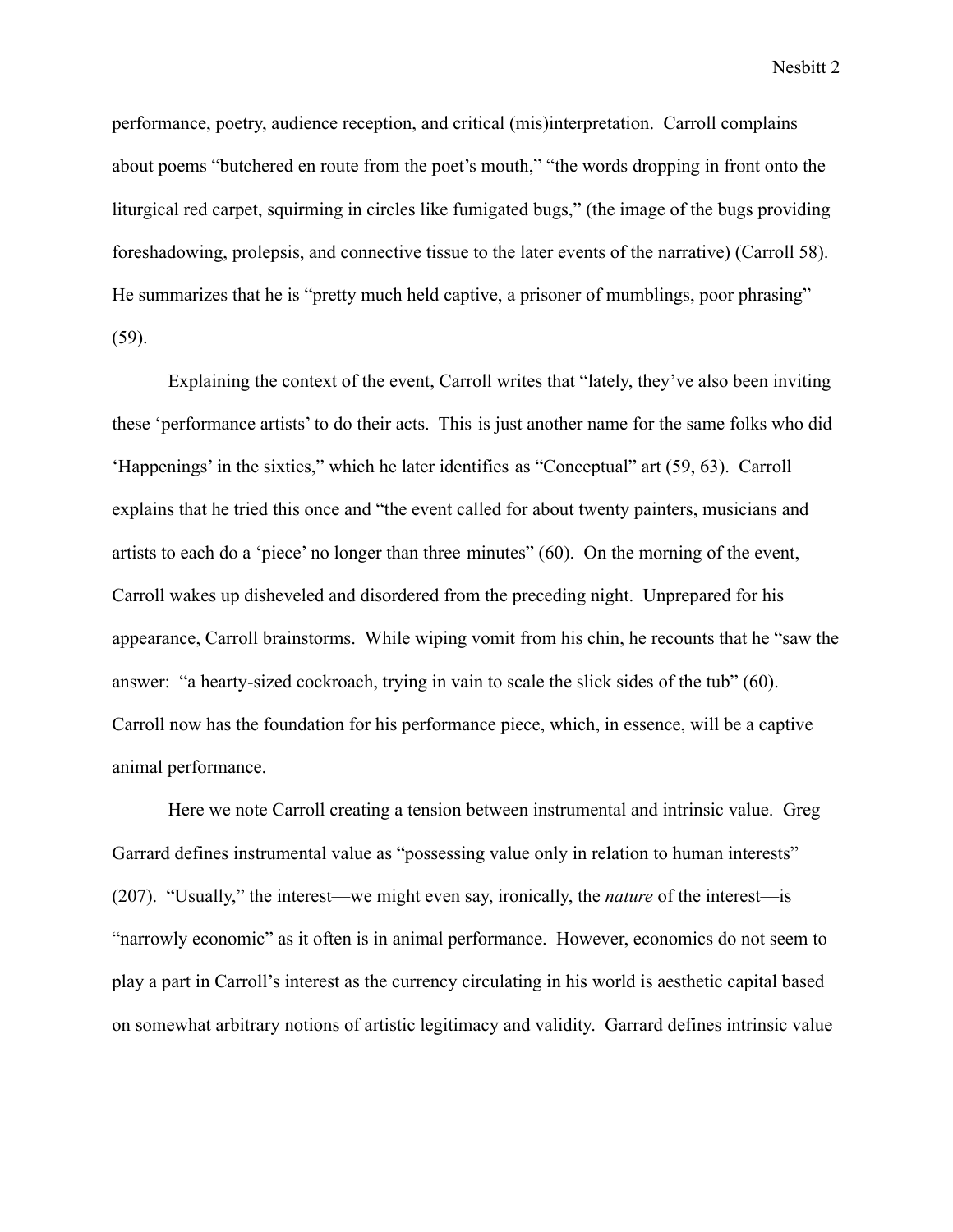as "possessing value in its own right, without reference to human interests"<sup>1</sup> (207). Thus, the text opens up this division of values and Carroll consistently privileges the instrumental value of the roach.

This difference opens a rupture, hyperseparation, an "insistence upon radical separation of terms . . . which in fact may be interdependent," between the categories of human and animal or human and non-human (207). Garrard points out that "such dualistic constructions are almost invariably hierarchical, so that one term is more highly valued than the other" (207). Remembering that Garrard offers "male and female" as an example of hyperseparation, readers can see this hyperseparation reproduced again when Carroll refers to the roach as "he (or she . . . though I think it was a *bull* roach)," by which he means a male roach (61). The method he uses to make this determination this remains unknown. One is almost tempted to give Carroll some credit for not automatically assuming the roach is male. However, in the next sentence Carroll reduces the roach to an object by saying "*it* seemed to be holding up" (61; emphasis added). Throughout the rest of the story, the narrator alternates between *he* and *it*.

After Carroll arrives at the event, he considers leaving before his performance and "justifying an escape because of my stage fright. My theory was no more than an inverted elitism" (62). These passages are ironic for several reasons. First, Carroll recognizes his own discomfort and desire to escape but not the roach's possible discomfort or desire to escape. Next, he identifies his theory as an inverted elitism. He seems to think that this elitism is based on his ideas, theories, and definitions of art. However, we can identify a parallel elitism based on his

<sup>&</sup>lt;sup>1</sup> Cockroaches play important roles in the ecosystem. Besides serving as food for various creatures, cockroach breakdown plant material that is indigestible to other lifeforms, and help replenish nitrogen to nourish plants. More relevant to the urban environment of New York City, cockroaches are also excellent consumers of garbage that would otherwise become uncollected refuse or take up space in landfills.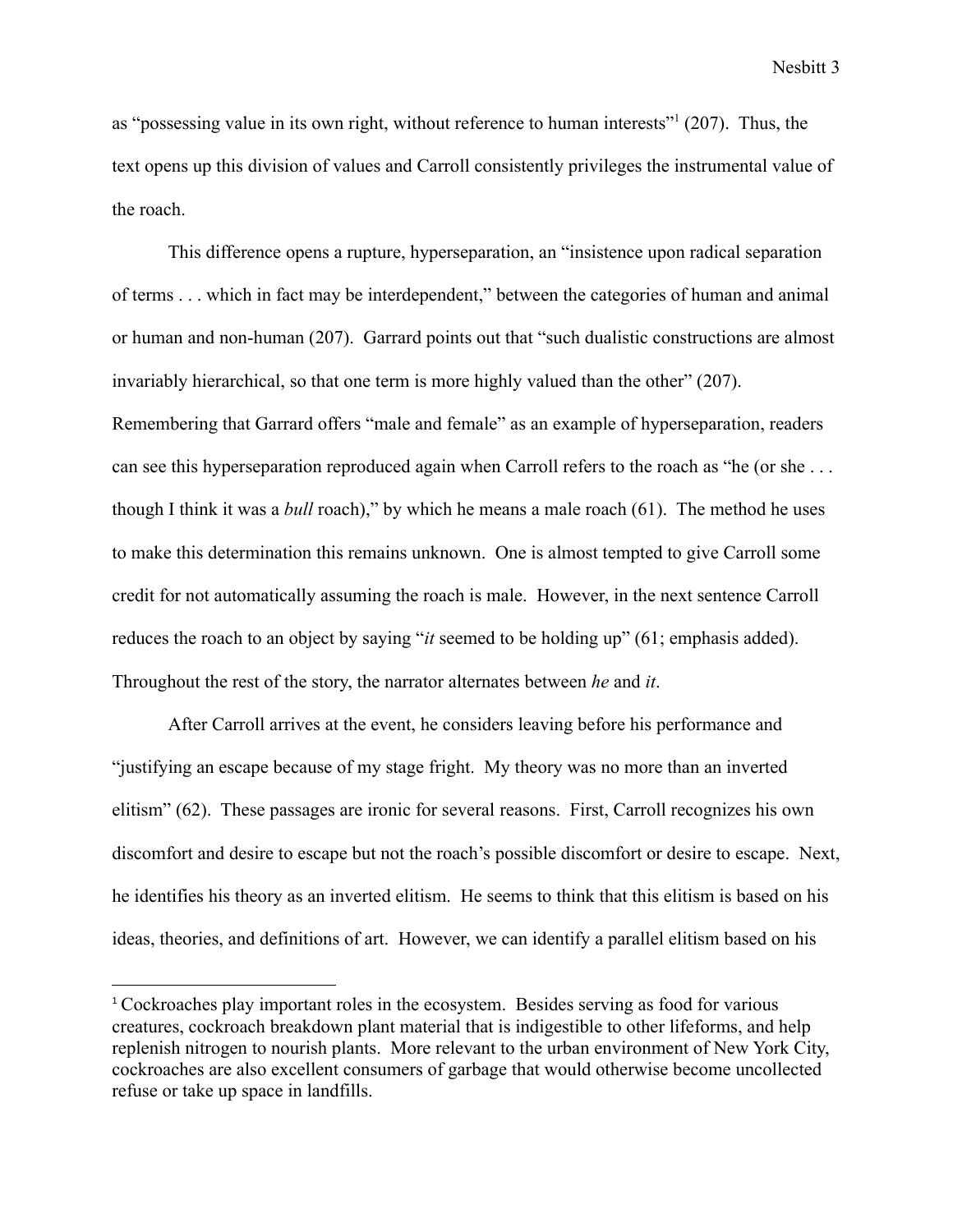assumptions and constructions of a hierarchical framework in which humans are always already presumed superior to animals. This framework we may identify as anthropocentrism, "a system of beliefs and practices that favours humans over other organisms" (Garrard 206).

Carroll begins his performance piece and shakes the roach out of the bag. At first, the roach does not move and Carroll says that "if the little fucker had croaked on me I was up shit's creek" (62). Again, this passage emphasizes that Carroll's concern is for the instrumental value of the roach instead of the intrinsic value. Carroll says that "then to my great relief he flipped over and spun around as if the whole thing had been purposefully done for dramatic effect" (62). Once the roach begins to move, Carroll assaults him or her with combinations of blasts with Raid insecticide until the roach dies "just under the three-minute mark" (63). Carroll describes "the crowd, whose mood and gestures had suddenly shifted from that of hip supporters of the arts into crazed rednecks in the heat of a cockfight" (62-63). Apparently, then, the crowd and Carroll are equally compassionless.

After the roach dies, Carroll writes, "of course I felt compassion for the little vermin, but as far as the event went, things couldn't have gone better (63). Clearly this is speciesism, "prejudice in favor of one's own species" (Garrard 208). So Carroll extends a dash of token compassion to the deceased roach and then points out that the performance staged for Carroll and the other human onlookers went very well. As if to bolster his claim, he says, "the audience loved it" (63). Reviewers loved it too, as evidenced by local publications such as *The Village Voice* that say Carroll's piece is commentary on "'urban decay'" and "'a non-verbal demonstration on the horrors of Vietnam'" (63). Carroll adds sarcastically, "I agree. All that was exactly what flashed through my head as I bagged the insect" and "there was a large dose of *negative capability* as well" (63).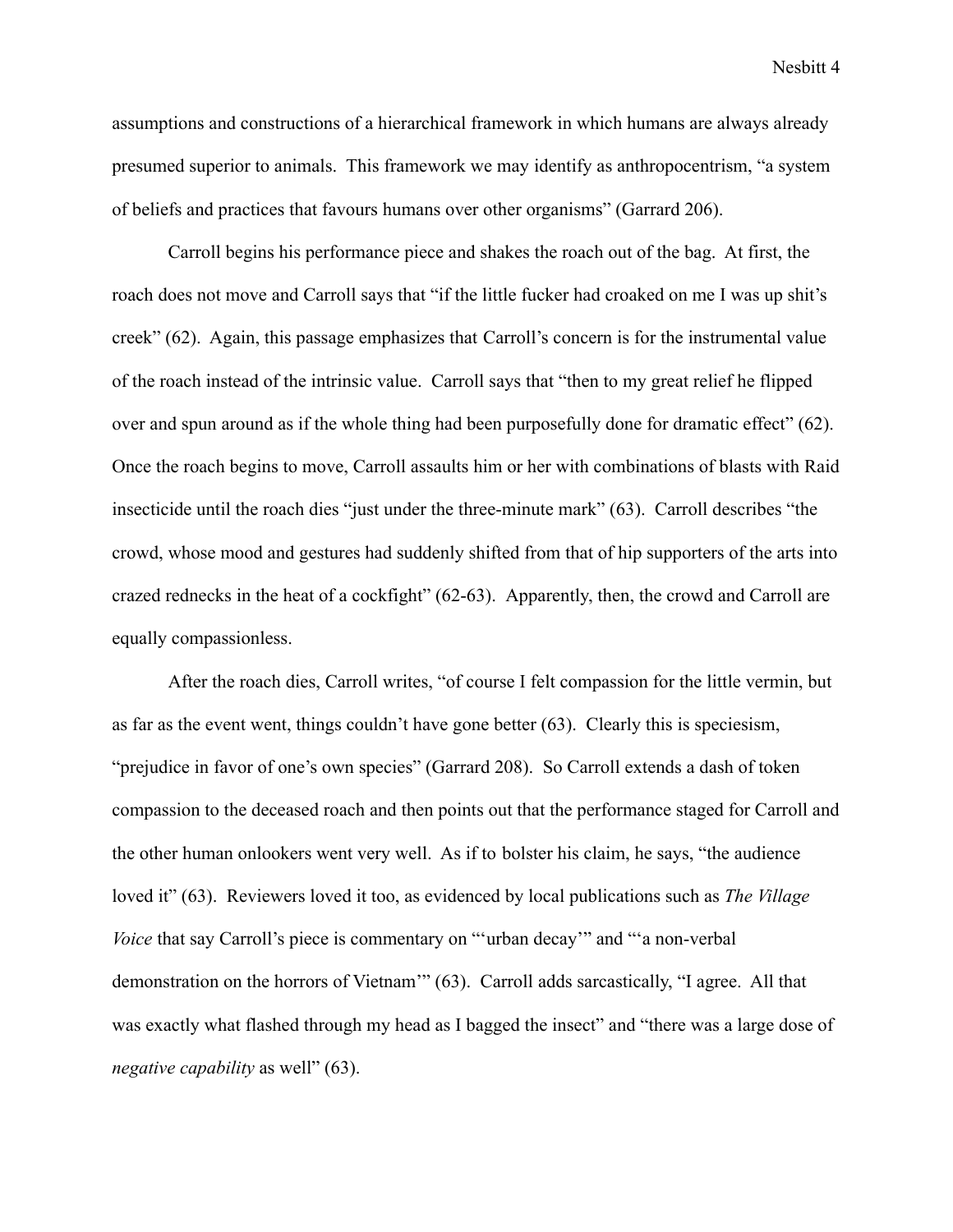Perhaps the intention of the piece is to expose how communities (over)interpret or create meaning based solely on context. After all, Carroll threw the piece together last minute and had no real intention informing it other than to fill his three minutes and was as surprised by the depth and positivity of the reviews as anyone else. Although Carroll quotes the "'a non-verbal demonstration on the horrors of Vietnam'" passage as an example of and a poke at critics finding meaning where none is meant, of imparting content where there is only vacuum, we can discern the connection between a nameless soldier and the cockroach, between the herbicide/defoliant Agent Orange and Raid if we find more of a closeness between the two than what Carroll identifies (63). Carroll concludes by writing, "fact is, the only point I was making is the point you get . . . then as now" (63). However, Carroll never explicitly states that point and leaves us to infer it. Presumably, the point is something about the critical absurdities of the artistic community and the ways in which they/we will locate meaning where is it unintended—as if intention, meaning, and interpretation are all identical. Carroll seems unware that his own piece is, in a sense, a piece of art criticism criticizing art criticism—meta-criticism.

In any event, although Carroll steers us to and assumes we will discern his intended meaning, he does leave us to puzzle it out for ourselves. Logically, just as the crowd and reviewers misunderstand the intent of the piece, we can also deliberately misunderstand it and see it as piercing commentary on captive animal performance. Although eco-Marxists may focus on "systems of domination or exploitation of humans by other humans," we also apply eco-Marxism to "Tiny Tortures" since the roach is a free source of labor dominated and exploited by Carroll (Garrard  $(31)$ .<sup>2</sup> Additionally, the piece has chronological complications and contradictions since Carroll identifies himself as "about seventeen," *Forced Entries*' subtitle is <sup>2</sup> The same exploitative entertainment occurs in "A Day at the Races" with other insects.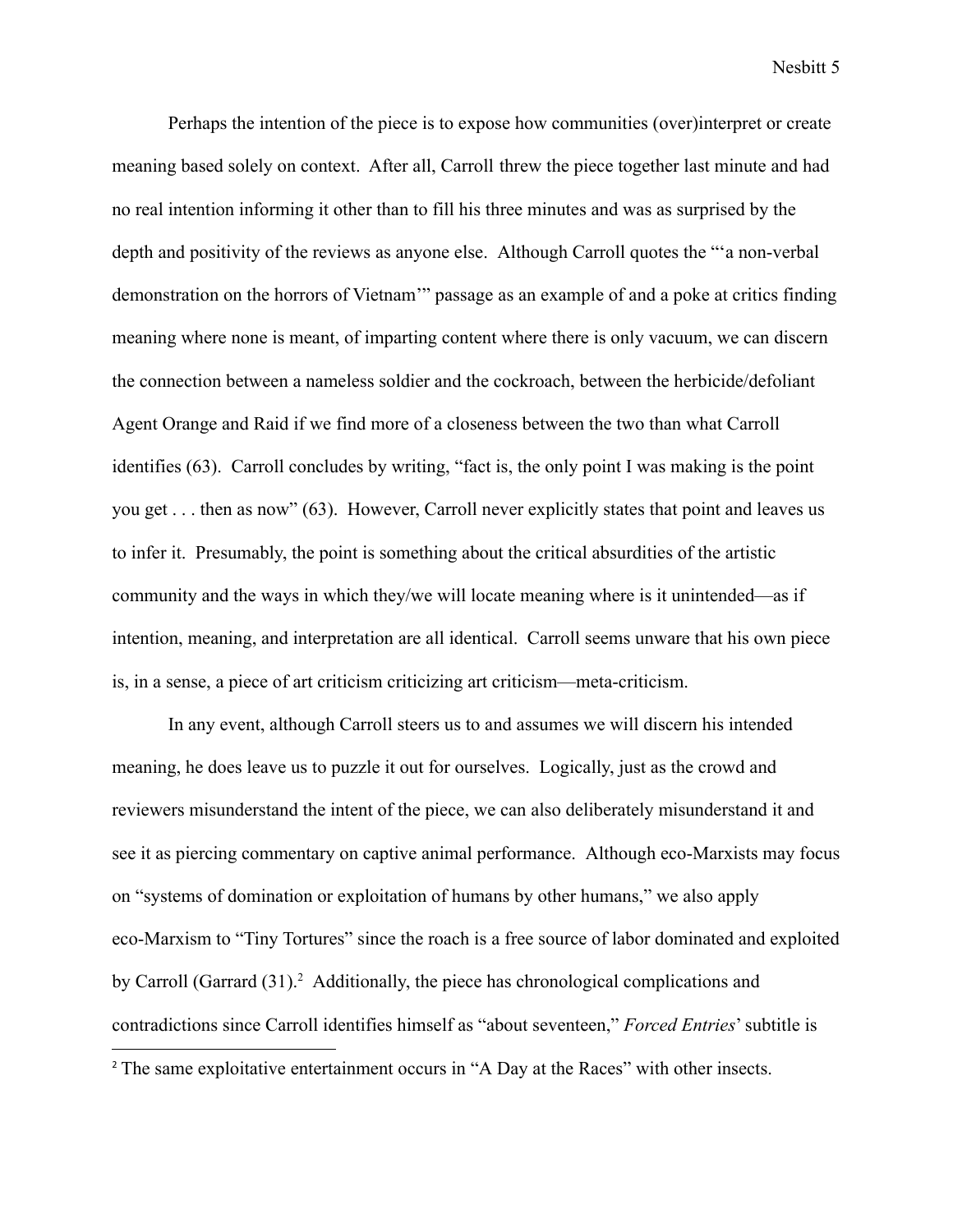*The Downtown Diaries: 1971-1973*, and Carroll himself was born in in 1949, which places the text circa 1966. However, perhaps we can explain, if not excuse, Carroll's uninformed and incomplete sense of ecocritical concerns due to his immaturity.

In selected later work, Carroll elevates his use—it is still a *use*—of insectoid lifeforms. For example, the section "New Work 1989-1993" from his selected poems contains a poem titled "Praying Mantis." Half a lifetime later, Carroll presents a deeper view of insects, in this case the titular praying mantis. Of the mantis, the narrator says, "it teaches me my true name" (269). Additionally, "It instructs me on the ways when need be to hide," "It pulls the serpent from my ear," and "it whispers, whispers, whispers a last word / What seems the last vapors of a long dream" (269). In comparing the act of whispering to "Like Baraka wrote, like James Brown sings," the narrator anthropomorphizes the mantis who whispers, "please, please, please'" (269). What the significance is, if any, that the two artists referenced by the poem are African American males the reader may determine. In any event, the insect becomes a sage, a teacher, operating at the high level of Amiri Baraka or James Brown.

Finally, "I Shot a Deer" published in 2002 reveals an even more mature Carroll reacting to a deer impaled on a fence and reluctantly but sensitively performing a mercy killing. The narrator says that "My girlfriend and I were spending the weekend at her house, on a back road in Connecticut, asleep in an upstairs room. It was about 6 A.M., just barely light and misty, when we heard the sound: a high-pitched, aberrant whining" (113/114). He wakes and reports that "All I could see from the window was two deer in the front yard" (113/114). He heads outside to find the source of the disturbance and says, "Now I could see what was causing the hideous sound, and it was dreadful" (113/114). He recalls that "There was a third, smaller deer impaled on the fence. Apparently, the mother and a sibling had jumped the fence, easily clearing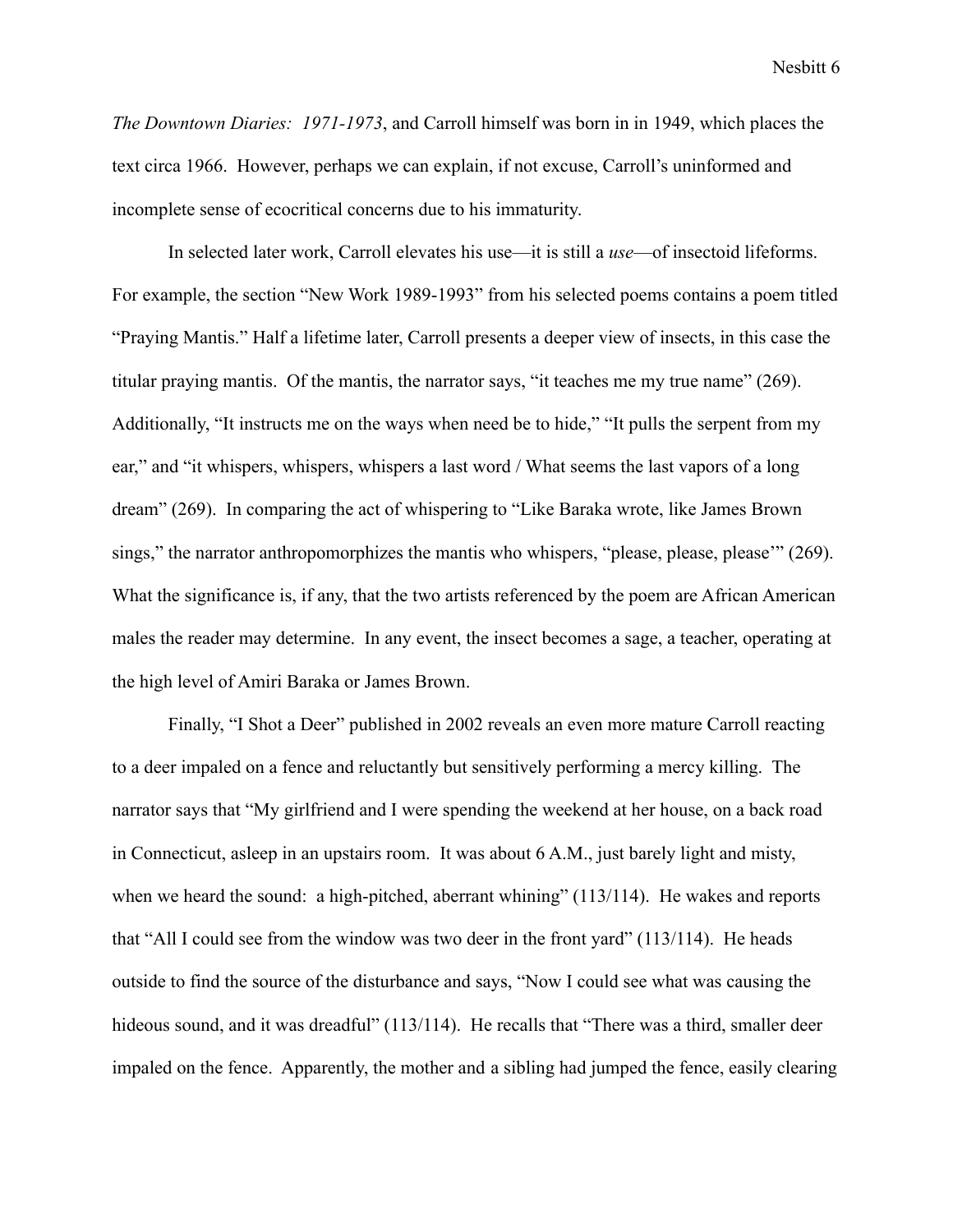its four-foot height. The smallest tried and failed. It must have taken off too soon" (113/114). Carroll confronts the "dreadful" sight "in which the deer's "landing drove the splintered thin pickets right through its belly and out the brown-and-white fur of its back" (113/114).

Judith, Carroll's girlfriend, comes to the deer and "held its chin in one hand and caressed its head with the other" (113/114). Realizing nothing can be done to save the deer, she says, "we have to get my gun'" (113/114). The narrator locates both the gun and single bullet left within it. Carroll hurries "over to the fence" and reports that the fawn's "breathing was heavier now, labored, desperate" (113/114). He prepares to euthanize the deer and says that "As I raised the gun, its eyes locked with mine. Doe eyes: There was still a wet elegance in them, at once a rueful defiance and a desperate need for life. I saw my own reflection as well." Garrard summarizes John Berger's 1980 essay "Why Look at Animals?" which claims that when we look at animals, they may return our gaze, and in that moment we are aware of both likeness and difference" (152). Garrard points out that "TV wildlife," for example, "is powerless to makes its gaze register at all against our imperial eye" (153). Thus, unlike the animals of books, films, and TV, this deer has the capability to gaze back. But what is this "wet elegance," "this rueful defiance and a desperate need for life" that Carroll spies? Are these qualities located by Carroll or invented, imagined, placed by Carroll? In any event, Carroll "poked the muzzle against the short stiff hairs above the fawn's ear and, recalling Judith's gesture, put my other hand on its chin. So I was touching it gently as I pulled the trigger, and the weight of its head collapsed into my palm. I had killed my first deer." We must give Carroll some credit. Whereas the earlier Carroll briefly noted the death of the roach, the later Carroll describes in-depth, perhaps even agonizes, over the condition and death of the deer and attempts, but perhaps does not succeed at, an ecomimetic response, a "direct, unmediated representation of nature" (Garrard 207).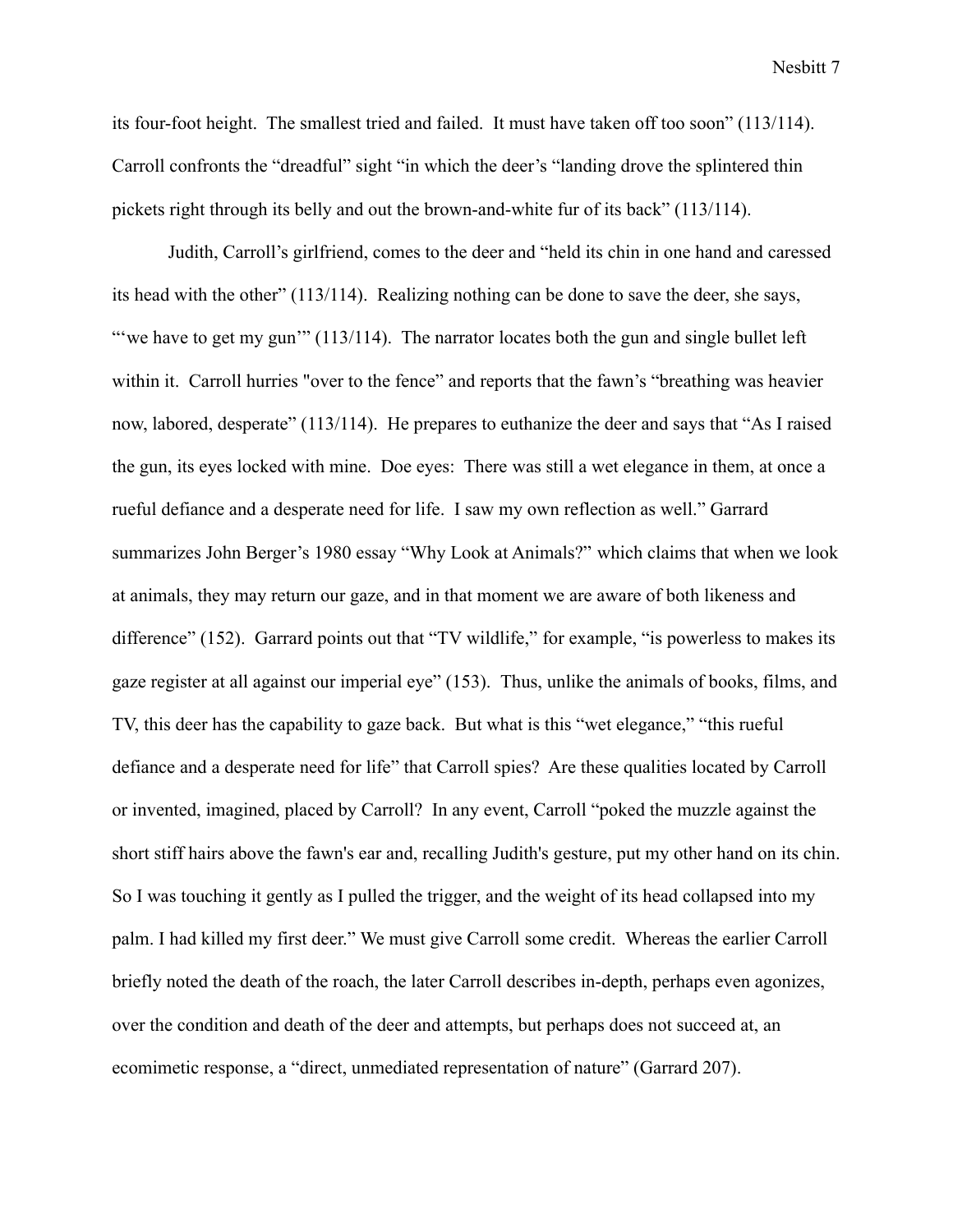When we look at the lines of thought running through all three works, "Tiny Tortures, "Praying Mantis," and "I Shot a Deer," several provoking ideas emerge. First, there are parallels among all three works in regard to the concept of Disnification (also called Disneyfication or Disneyization), a term originated by Steve Baker, in which something is rendered childish or stupid. In short, consider the deer from "I Shot a Deer" as Bambi and the talking praying mantis, as a version of Jiminy Cricket the talking cricket, or Manny Wise the praying Mantis of *A Bug's Life*. Also, Disney's representation of roaches is complicated. Jimmy the Cockroach is a helpful pet in *Lilo & Stitch*; *Wall-E* has a roach named Hal named after Hal Roach, the film's producer; there are the trio of cockroaches from *Oggy & the Cockroaches*; and, most notably, "Roach Motel" the 32nd episode of *The Lion King's Timon and Pumbaa* ending with Timon and Pumbaa eating roaches. One must wonder how the audience's reaction might have changed had Timon and Pumbaa feasted on the remains of Bambi's mother.

Furthermore, in the wake of post-911 enhanced interrogation tactics, *torture* has become a word laden and abundant with meaning. Although the point of this paper is not the study of those particular practices, it is interesting to note that like animal performers, prisoners of war are also frequently kept in inhumane conditions and their treatment considered a necessary condition of their service to a higher function, in this case the performance of war. We recall the connections various reviews drew between Carroll's "Tiny Tortures" performance and the predicament of soldiers caught in the Vietnam War. "Tiny Tortures" creates a false binary between the human and non-human world. Some people feel that injustices of the Guantanamo Bay detention camp and Abu Gharib are irrelevant because the prisoners there have been rendered in the non-human field, no better than animals by the very fact of their detainment/confinement/imprisonment. Such a view follows fundamentalist Christian doctrine